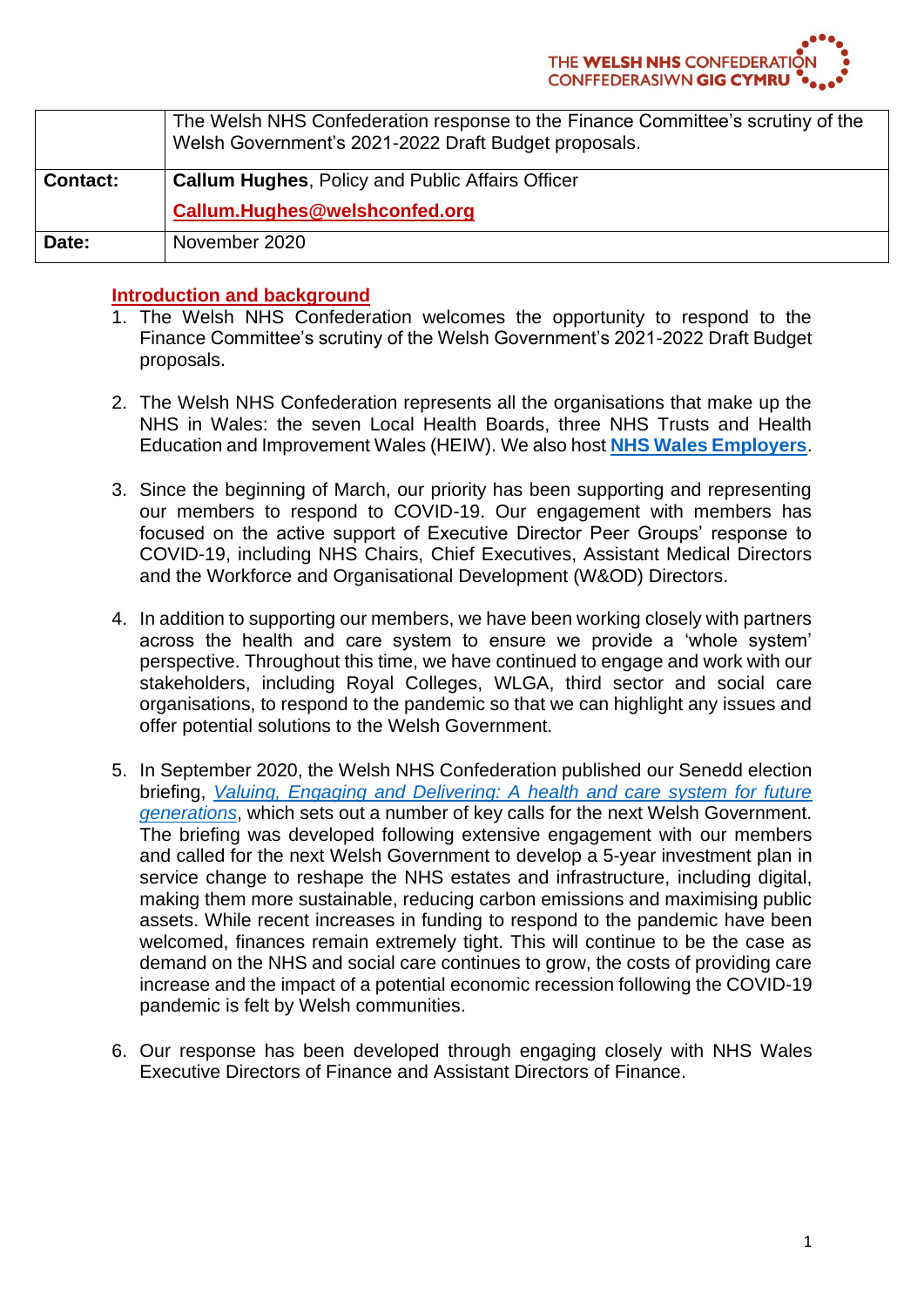## **What, in your opinion, has been the impact of the Welsh Government's 2020-21 budget including recent funding related to COVID-19?**

- 7. The Welsh Government 2020/21 budget provided additional support to NHS Wales in recognising the need to stabilise the health system. In response to the COVID-19 pandemic and its impact on NHS Wales finances, the Welsh Government has provided significant additional financial support which has supported Health Boards and NHS Trusts as they continue to respond to the challenges that face the health and social care system, including the financial challenges.
- 8. NHS Wales organisations welcomed the additional growth funding provided by Welsh Government in the 2020/21 budget as well as the additional support to cover the Agenda for Change pay deal. This has provided the opportunity for NHS Wales organisations to stabilise or improve their financial positions. The pay deal has also been particularly important in terms of supporting the recruitment and retention of NHS staff at a time when the demand on the NHS Wales workforce has increased.
- 9. Service transformation was further supported in the 2020-21 budget with the directed financial allocation for primary care clusters and the additional ring-fenced funding for mental health services and Regional Partnership Boards (RPBs).
- 10.Cross border funding provided to Health Boards allowed for the stabilisation of funding streams with providers in England, which maintained long-standing care pathways for patients.
- 11.The funding has enabled many Health Boards and Trusts in Wales to implement changes to support innovative service models by joining up and integrating services across sectors and shifting services upstream and taking a preventative approach to design and delivery.
- 12.The additional funding has also supported financial sustainability with more NHS organisations managing to operate within their resource limits, with the forecast deficits reducing in a year when continued strain has been placed on NHS Wales services and their associated costs.
- 13.Clearly, the COVID-19 pandemic has since significantly affected this position. NHS Wales organisations welcomed the Welsh Government's decision, announced on the  $7<sup>th</sup>$  July 2020, to write off the £470 million of strategic cash support owed by four NHS Wales organisations since 2014. This decision has provided these organisations with greater certainty, supporting them to focus on the immediate challenges brought about by the COVID-19 pandemic while also planning for the future.
- 14.NHS organisations welcomed the additional funding allocated to the NHS and social care to support the response to the pandemic. Under the First Supplementary Budget tabled in May, £2.4 billion was allocated to health and social services to support the response to COVID-19, bringing the total allocation to the health and social services budget to over £9.4 billion (£9,439,762,000). Under the Second Supplementary Budget, which was laid in the Senedd by the Minister for Finance and Trenfydd on 20<sup>th</sup> October, this allocation increased to over £10.3 billion (£10,341,215,000), an increase of over £900 million. The increased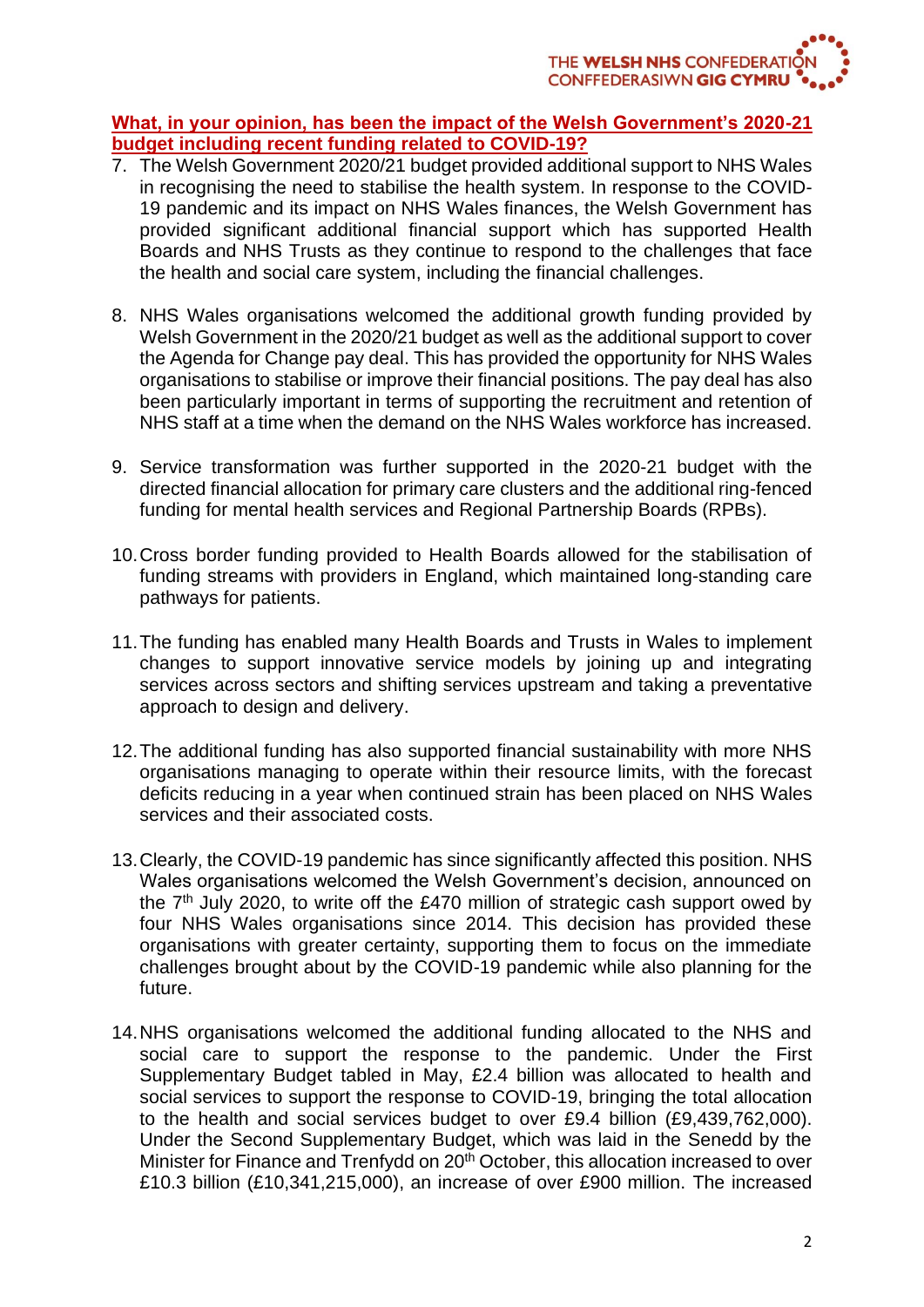allocation includes an £800 million stabilisation package, which was announced in August, to help NHS Wales organisations respond to and recover from the COVID-19 pandemic.

- 15.NHS Wales organisations welcomed the additional funding provided by the Welsh Government. The funding has been used primarily to tackle challenges in the following areas:
	- COVID surge
	- Field hospitals to provide increase in capacity set up and decommissioning
	- Additional pay costs
	- The 'Test, Trace, Protect' programme
	- Mental health support
	- Care homes
	- Primary care
	- Cross-border impacts on activity flow
	- Personal protective equipment (PPE)
	- Independent sector hospital support for elective sustainability
	- Increased ability to enable collaborative and mobile working underpinned by digital and accelerated 365 roll-out programmes.
- 16.The additional funding has allowed Health Boards and Trusts in Wales to amend their forecast for 2020/21. However, the forecast remains fluid in terms of COVID-19 response requirements for future months and the impact on the delivery of savings.
- 17.The NHS in Wales response to COVID-19 created a need to radically rethink and accelerate the way the service interreacts with patients and deliver care. The Welsh financial response has been supported by upscaling, accelerating and adopting new digital solutions, capitalising on the data, software and functionality that already existed but which now incorporates greater flexibility and reporting. The ability of the Welsh Government to adopt agile and front-footed approaches to funding, especially with digital solutions, supported the delivery of a new national and functional 'Test Trace Protect' solution in record time and minimal cost. The investment in the National Data Resource (NDR) in 2019/20 and expertise has helped support this process. However, it has also highlighted the need for increases in digital investment around system integration, design space and an accelerated move to cloud platform.
- 18.The delivery of savings remains a challenge across Health Boards and Trusts in Wales and a significant proportion of planned recurring savings assigned to improve the underlying position are currently not forecast for delivery in 2020/21. Therefore, further efficiency savings are required to help secure financial sustainability and support service and quality improvements going forward.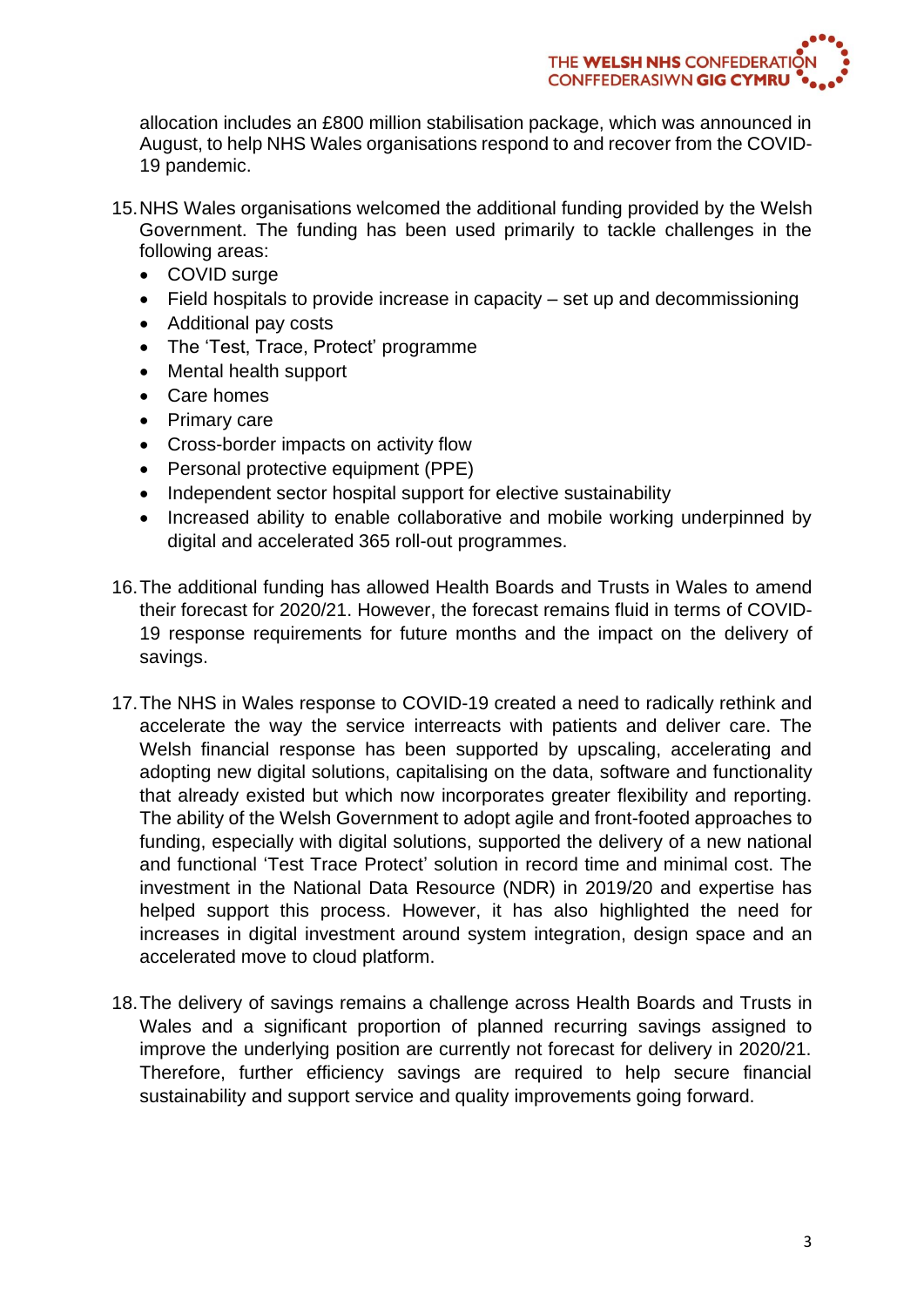- 19.Short term opportunities to secure further savings in 2020/21 will continue to be progressed, noting the challenges presented by the current operating environment and COVID pressures. These discussions will also inform savings for 2021/22.
- 20.Opportunities will continue to focus on improving the efficiency of services; providing a safe, secure and healthy NHS estates environment; and the effective use of resources.

## **How do you think Welsh Government priorities for 2021-22 should change to respond to COVID-19?**

- 21.The 2020/21 budget provided NHS Wales with sufficient resources to stabilise and sustain services.
- 22.The COVID-19 stabilisation-funding package for the NHS has brought financial stability for 2020/21. However, the recurrent impact of ongoing costs associated with PPE, field hospitals, the 'Test, Trace, Protect' programme, the negative impact on Health Boards' underlying positions and the need to recover planned care activities in 2021/22 will significantly impact individual Health Board financial stability for 2021/22.
- 23.For 2021/22, Health Boards and NHS Trusts in Wales would like to see funding levels that support the COVID recovery in the future. However, these funding levels also need to reflect the impact on individual organisations' underlying positions. That said, NHS Wales organisations are acutely aware that increased funding in 2021/22 will be subject to many competing demands. Cost pressures across the public sector, and the implications of managing those pressures, are recognised in the context of existing resource constraints, a forecasted economic downfall as a result of the COVID-19 pandemic and the potential of a no-deal Brexit (or an agreement that fails to adequately protect the UK and Welsh economies). Wales needs clarity on the structures and governance arrangements that will replace EU Structural Funds – funds where Wales has historically received, proportionally speaking, the most financial support of all four UK nations. It is important that the NHS receives as much clarity as possible, as soon as possible, about how much Wales will receive, how it will be targeted and how it will be administered.
- 24.COVID-19 has highlighted the opportunities across the health and care system that are afforded by digital technology. It's availability, dependency, access, resilience and security are now essential to ensure the continuity of services and NHS organisations are committed to building on the progress made. The Track and Trace system has demonstrated the art of delivering a minimal product on a national scale safely, quickly and efficiently. There are future opportunities to accelerate the shift to data driven, value-based and locally delivered models of care. It is important that the Welsh Government's investment priorities in 2021-22 include a significant digital aspect. This means safeguarding and developing the infrastructures that NHS Wales organisations have already developed nationally and locally, but also ensuring that transformations in patient pathways continue to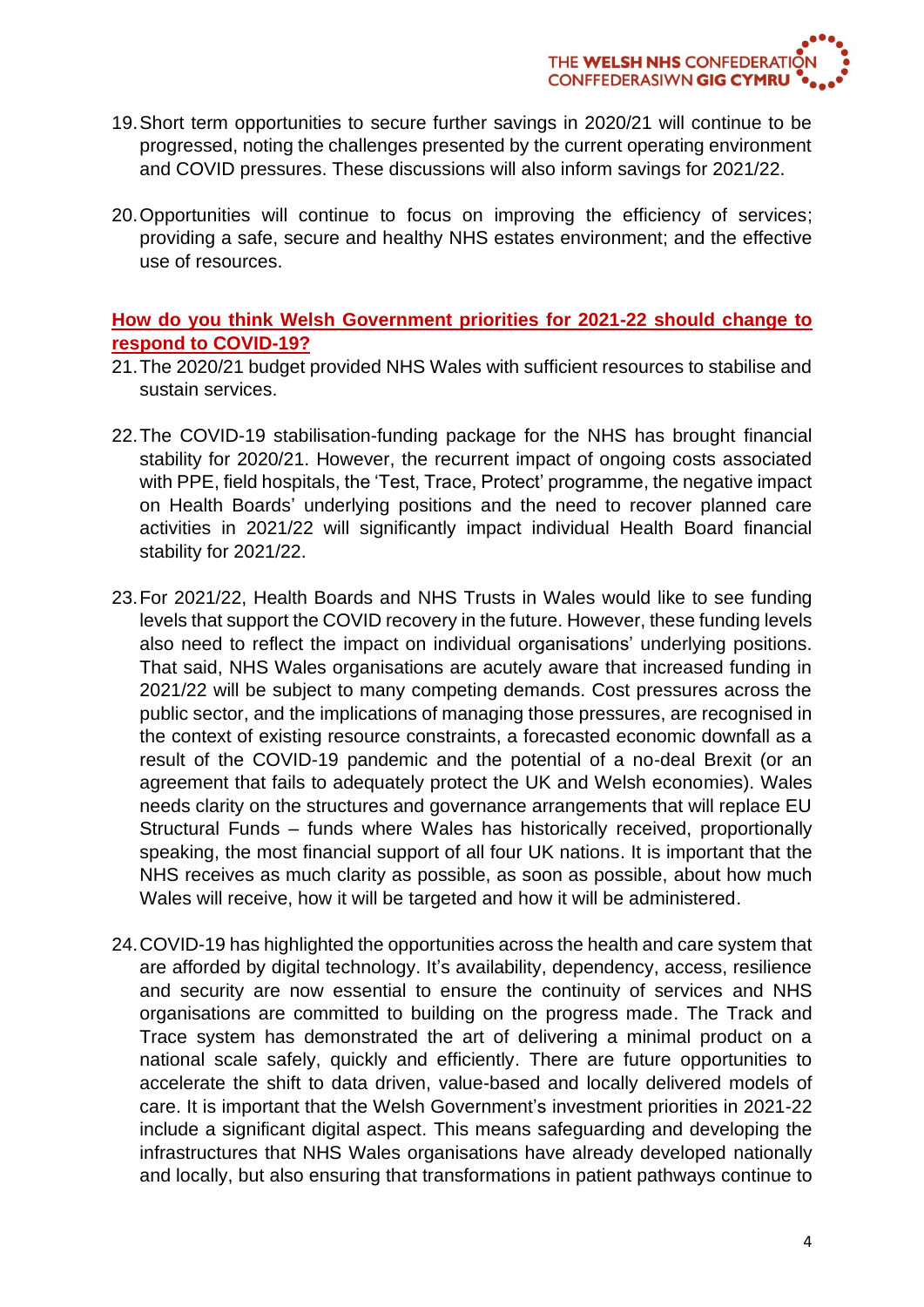support not only the COVID-19 recovery, but also the transition more generally to a healthier Wales.

- 25.NHS Wales organisations also recognise that partners across the public sector are facing acute financial challenges due to COVID-19. To enable health and wellbeing systems to operate effectively, the whole system needs to be appropriately resourced, including social care. Some of the lessons we've learned from COVID-19 pandemic to date provide us with an opportunity to focus more specifically on areas that need to operate at a higher performance level and optimise the use of public funds. This means having a greater focus on health protection and prevention, improved digital technology, and the need to recruit and maintain a workforce that has the experience, capacity and skills to meet the challenges of the future.
- 26.NHS Wales organisations note that the Welsh Government will announce the outline and detailed draft Budgets in December 2020. It is anticipated that, due to the ongoing uncertainty, Health Boards will be required to submit a one-year Operational Plan for 2020/21 only. The ability to plan for more than one year will depend on robust and sustainable service and workforce plans, and this will continue to be the case while the system continues to address the immediate challenges when responding to COVID-19.
- 27.Until NHS Wales organisations have an indication on the planning assumptions for 2021/22, the extent to which any additional financial resources will be available to NHS organisations remains unclear. While we appreciate the difficulties the Welsh Government face in outlining their detailed draft Budget for 2021/22 due to the UK Government's Comprehensive Spending Review being delayed until the 25<sup>th</sup> of November, an early indication of what these assumptions might be would be hugely beneficial and helpful to NHS organisations. This would support organisations on an individual level to confirm their resource planning assumptions, and where necessary, make refinements.
- 28.In particular, the need to sustain the 'Test, Trace, Protect' programme and the rollout the COVID-19 vaccination programme will have a significant financial impact on NHS Wales organisations. NHS Wales organisations will continue to engage in an ongoing dialogue with the Welsh Government as these developments progress. Until NHS Wales organisations receive clarity from the Welsh Government around what the financial position over the next 12 months is likely to look like, the priority must be to stabilise the system as much as possible and ensure that individual organisations can deliver as many essential services as possible.
- 29.Finally, the NHS Wales Education Commissioning and Training Plan for 2021/22 has been submitted for consideration by the Welsh Government. The plan proposes to continue the increase in the number of students and trainees across a range of professional groups and identifies the workforce need to do so. The plan also identifies the cost of providing the additional training and the resources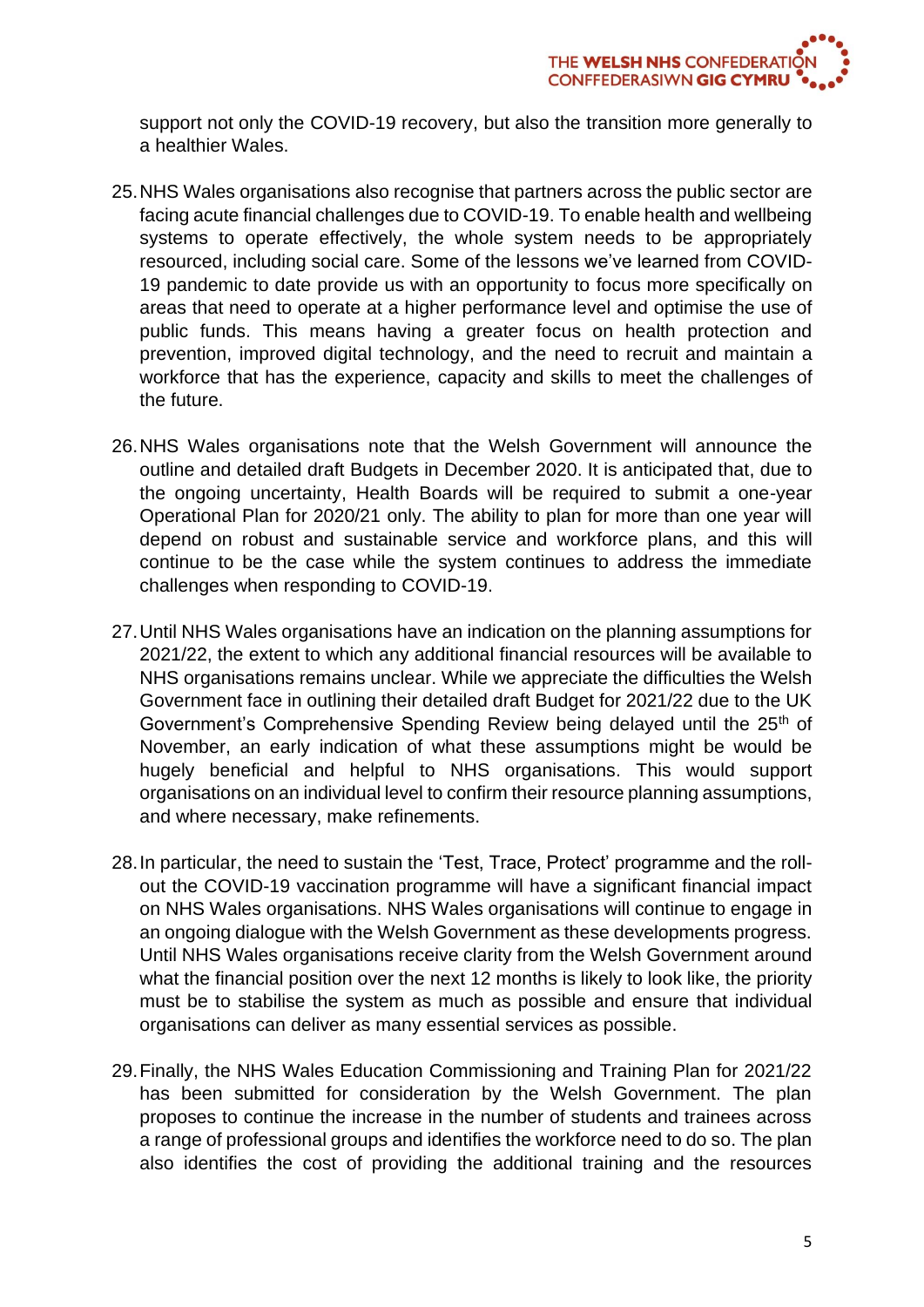required in total for each of the three years of the plan. Increasing investment in student training and staff education not only provides a financial benefit to the health system - the benefit to patient experience, quality and continuity of care, a reduction in complaints and adverse incidents are also well-recognised as key benefits of investing in a system that is less reliant on temporary staff.

30.Health Education and Improvement Wales (HEIW) has undertaken work which shows that investing in additional nurse student placements can be repaid in a little over a year of those students graduating and working within the health system and social care system in Wales through reducing reliance on agency staff. It is also evident that investment in educating and training existing staff to acquire new skills and expertise is essential to support NHS Wales' drive to deliver new ways of working and adopt innovative technology, both to support the sustainability of the system, but also to support patients to maintain physical and mental wellbeing at home. This is of particular relevance given the immediate and medium-term challenges brought about by the COVID-19 pandemic, including rehabilitation.

# **How financially prepared is your organisation for the 2021-22 financial year, and how can the budget give you more certainty in planning and managing budgets given the ongoing volatility and uncertainty?**

- 31.Whilst NHS Wales organisations welcome the additional funding provided by Welsh Government, there is a concern that the ongoing impact of the COVID-19 pandemic will significantly hinder NHS organisations' ability to recover services, shift the focus to achieving sustainability and delivering transformation.
- 32.Investments planned to support patient services as part of medium term plans have been redeployed to manage the COVID-19 pressures and this deferment will have an impact on future delivery, recognising that the pandemic has acted as a catalyst for change in some circumstances e.g. digital and agile working. These changes need to be consolidated and capitalised upon to maintain the good practice for patient care.
- 33.It is also difficult to assess the extent to which ongoing costs associated with new services, such as the 'Test, Trace, Protect' programme, will impact individual organisations' financial positions. While the roll-out of the programme has been a standout example of how effectively NHS organisations can work with local government partners, and wider partners, to deliver national programmes at scale and pace when required, uncertainty around how this will impact organisations' financial positions in the long-term remains.
- 34.As operational services focus rightly on meeting the challenges brought about by the COVID-19 pandemic, particularly with regard to the impact on the NHS Wales workforce, it will be challenging to focus attention on the delivery of transformational services. The delivery of savings will remain a challenge across NHS Wales organisations. As a consequence, the underlying financial position across NHS Wales as a whole will remain a significant challenge.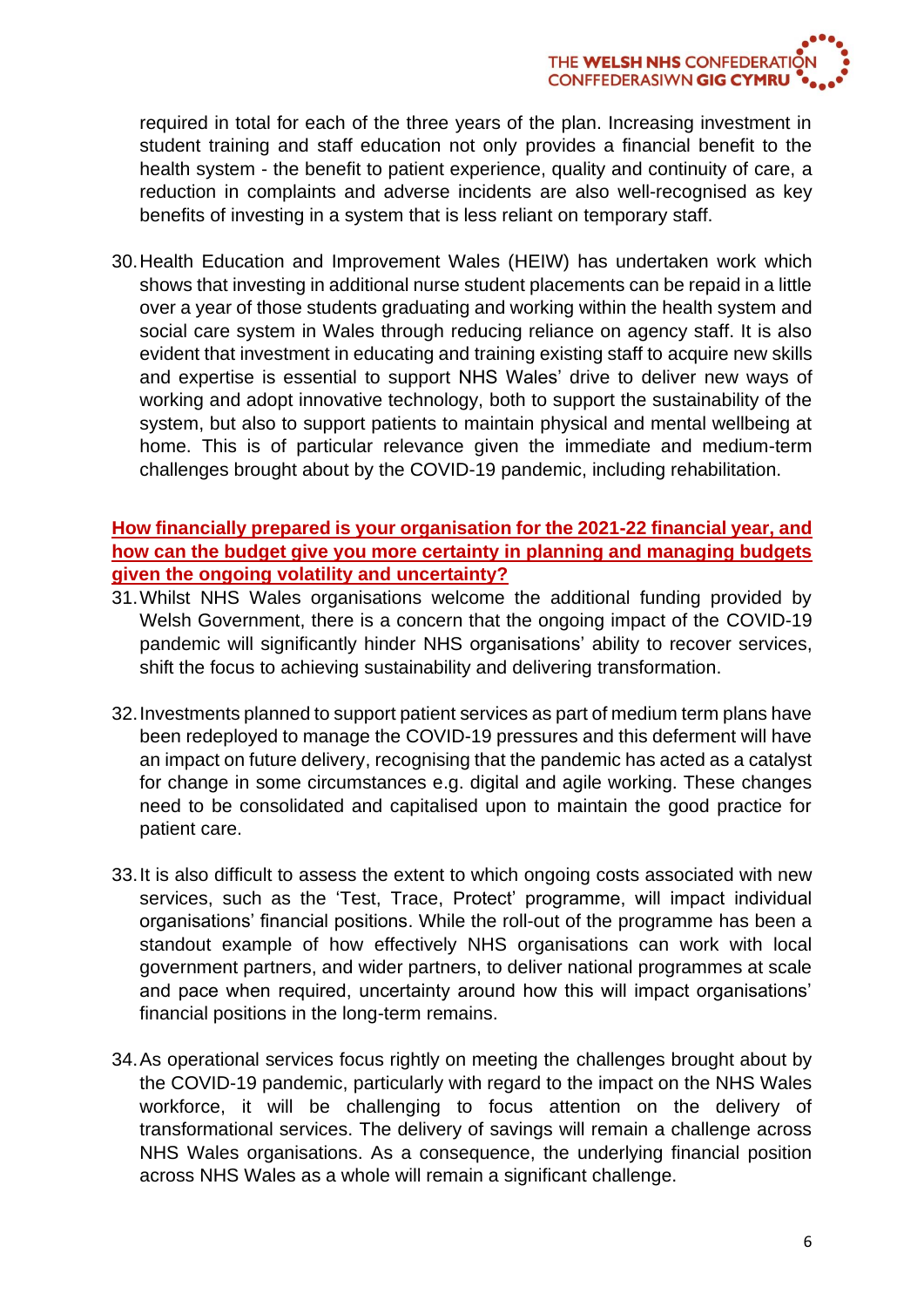**The Committee would like to focus on a number of specific areas in the scrutiny of the budget, do you have any specific comments on any of the areas identified below, particularly in light of the COVID-19 situation and how these should be reflected in the 2021-22 budget?**

#### **Value-Based Healthcare**

35.According to the vision put forward by the Welsh Government in '*[Putting Value at](http://www.infoandstats.wales.nhs.uk/Documents/869/VBHC%20Action%20Plan%202019-2022.pdf)  [the Centre of Health and Care in Wales: A Three Year Action Plan 2019 -2022'](http://www.infoandstats.wales.nhs.uk/Documents/869/VBHC%20Action%20Plan%202019-2022.pdf)*, the vision for value-based healthcare in Wales is to:

*"Seek to improve the health outcomes that matter most to the people in Wales.*

*"We will support this by asking people about their outcomes and creating a datadriven system which seeks to provide the timely information to citizens, clinical teams and organisations to inform the decision-making that leads to those outcomes in a way that is financially sustainable."*

- 36.While NHS Wales organisations will strive to achieve these vision aims, the 2021/22 financial year is certain to be one of sustaining core services and recovery.
- 37.The diagram below sets out the National Action Plan for Value-based Healthcare. NHS Wales organisations are committed to delivering on this plan, which as the headings suggest, will require a multi-pronged approach that engages the entire health and social care system.

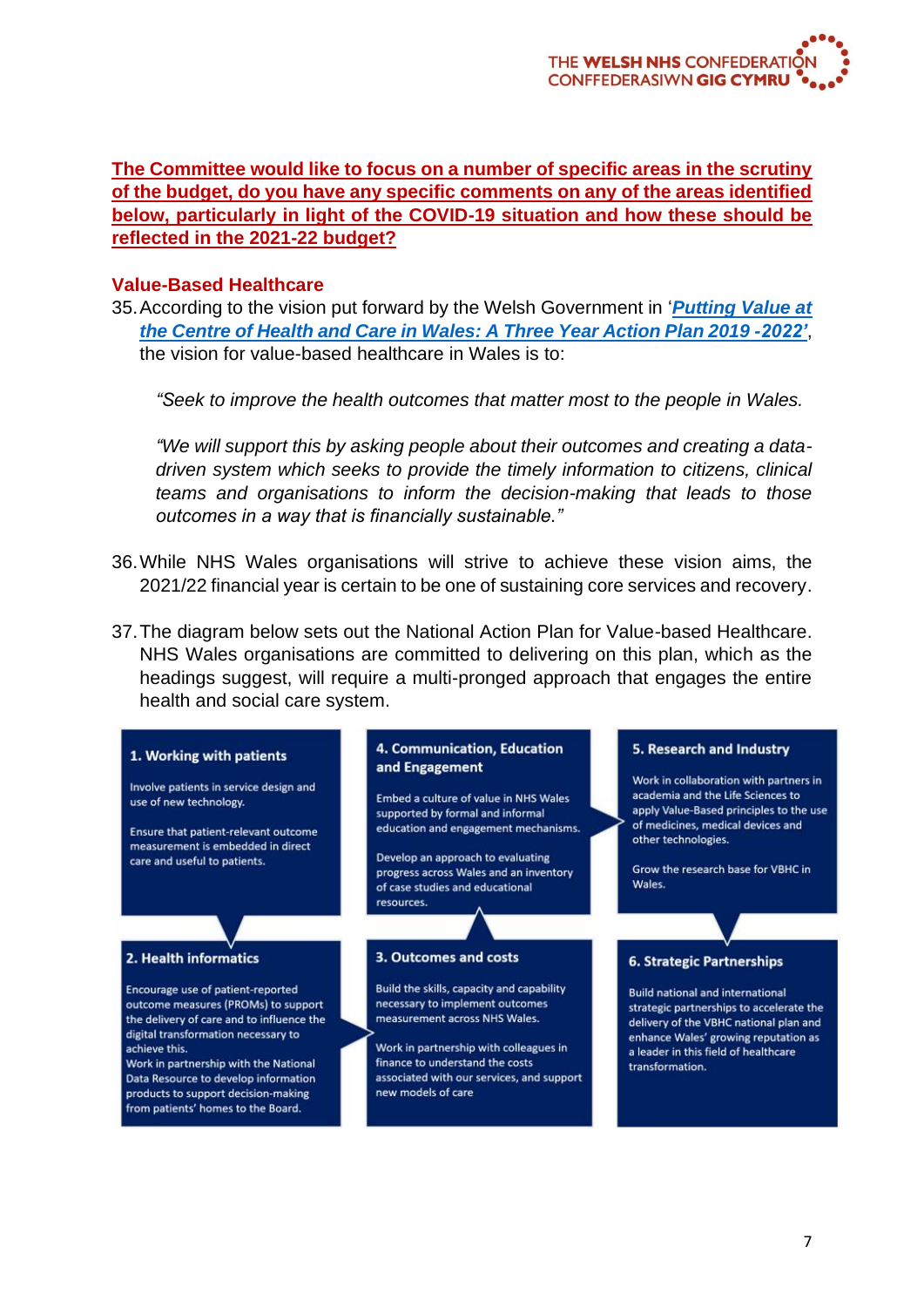- 38.Preventative spending competes with immediate care cost pressures to support patients. The shift to increasing preventative spending therefore needs to be supported with very clear evidence and data to demonstrate a cause and effect relationship between these competing factors along with a clear impact timeframe. This will provide confidence to the public and patients of Wales that the improved future health state is worth investing in now in comparison with short term investment in treatments. NHS Wales organisations are committed to delivering on the vision set out in the Well-being of Future Generations (Wales) Act 2015 too, which supports new ways of working across the health and social care system and acts as a framework for considering how the impact of decisions made in the here and now will likely impact the health and wellbeing of future generations.
- 39.There are a number of ways in which NHS organisations can support the sustainability (which is both an immediate and future risk) of the system through adopting the value-based healthcare approach and continuing to align with the principles within the Well-being of the Future Generations Act. The following paragraphs will outline some of these approaches.
- 40.Firstly, there is a need to promote, on all levels, a data-informed approach to allocating resource to where it will most improved outcomes e.g. through targeted investment in prevention of adverse outcomes. Given that most adverse outcomes are driven by inequalities in health, this will require disproportionate investment in essential prevention, diagnostic, and support services in less advantaged communities.
- 41.Secondly, through a data-informed and evidence-based approach, there needs to be a willingness to ensure that low value interventions do not resume in Wales.
- 42.Thirdly, there is a need to support new models of care across the system, particularly in light of the COVID-19 pandemic**.** Emerging evidence from the ways in which the pandemic has been managed in Wales, and elsewhere, demonstrates that achieving meaningful digital communication with patients receiving care is a vital part of delivering these new models. Targeted, effective investment in digital technology that centres around the patient not only enables the healthcare system to engage with patients about the outcomes that matter most to them – it also supports flexible access to services that reduce face-to-face contact, which in the medium to long-term, could lead to achieving greater sustainability across the system. Investment in this space also supports cross-sector working in ways that make a positive contribution to health and wellbeing e.g. education.
- 43.NHS Wales organisations are clear that the increased number of patients waiting for NHS treatment cannot be addressed in traditional ways or, arguably, by individual organisations. Therefore, a combination of radical new approaches to meet patient need should be considered. Firstly, new models of care need to be implemented across the system, as highlighted in the previous paragraph. Secondly, value-based principles would suggest that separating elective care from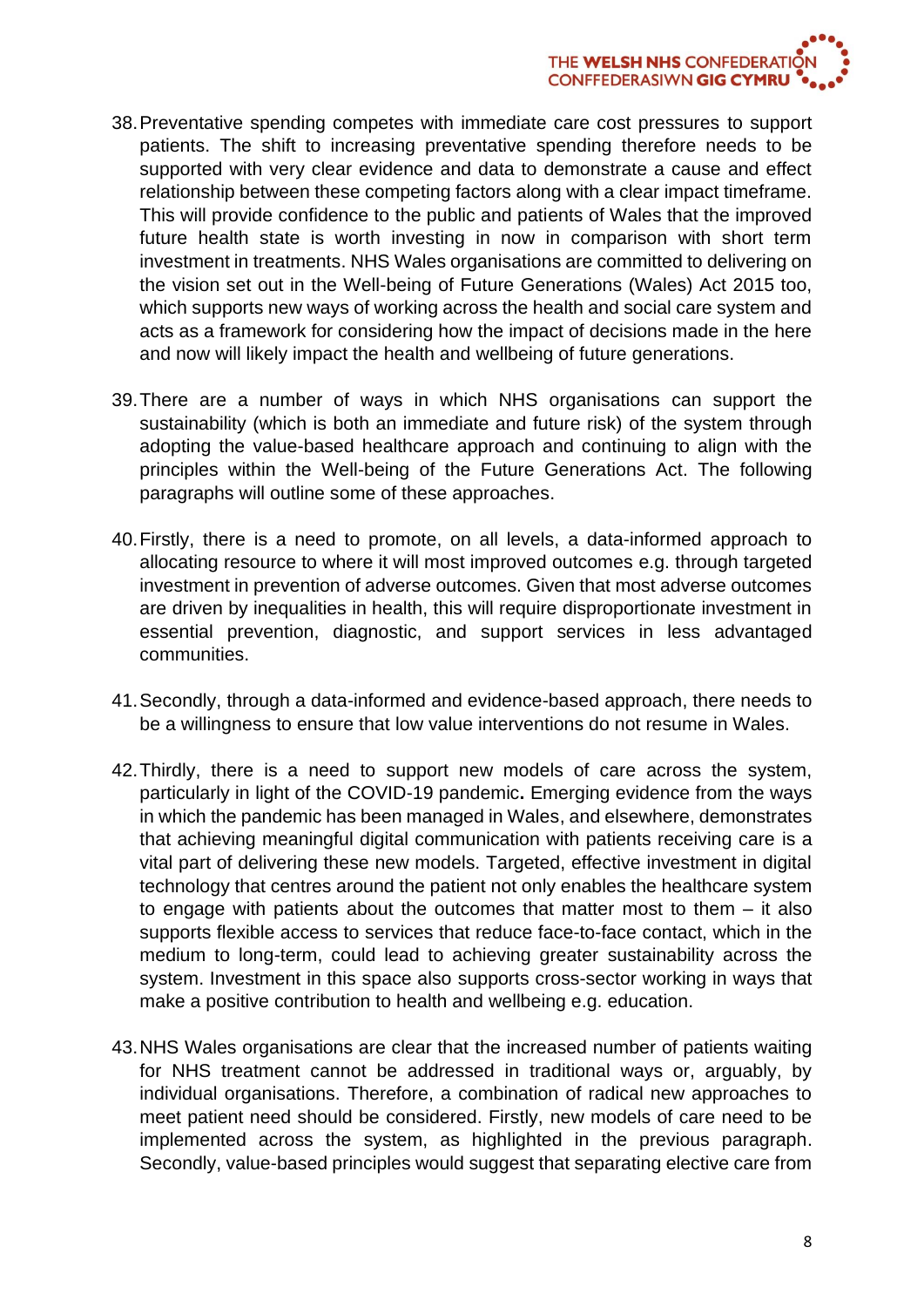unscheduled care at a regional level would enable targeted and more sustainable investment towards tackling the backlog without creating adverse outcomes across the health and care system.

44.Finally, the response from NHS Wales organisations to the challenges of the pandemic serve to demonstrate that the system can respond quickly and effectively to challenges when the resource framework supports the direction of travel and organisations and aiming to achieve the same outcomes. From intensive care units to ambulance crews, staff across the system are working in different ways to keep people safe and keep non-COVID services open. In many cases, this has been achieved through an increased use of digital technology and establishing new partnerships across the public sector that support population wellbeing. The NHS is clear: when the financial and resource backing is there, the NHS can evolve quickly and effectively to respond to the challenges it faces.

## **Digital**

- 45.As highlighted within our recent briefing, **[Transforming NHS Wales services](https://www.nhsconfed.org/-/media/Confederation/Files/Wales-Confed/Transforming-NHS-Wales-services-through-digital-developments---Final.pdf)  [through digital developments](https://www.nhsconfed.org/-/media/Confederation/Files/Wales-Confed/Transforming-NHS-Wales-services-through-digital-developments---Final.pdf)**, since the beginning of the pandemic, digital services have supported the delivery of safe, person-centred care and enabled faster clinical decision-making across the system. NHS Wales organisations are committed to building on these developments as the system shifts to a postpandemic environment, but this will require additional investment.
- 46.Developing and enhancing the digital architecture in a way that supports people to maintain their independence also underpins the value-based healthcare transformation process by increasing opportunities for involving patients in service design and supporting a culture of value across the NHS.
- 47.It is worth noting also that in 2021 a new Special Health Authority will be established, Digital Health and Care Wales. The organisation will cement the importance of digital innovation across the NHS and strengthen governance and accountability arrangements through the appointment of an independent Chair. NHS Wales organisations support the establishment of the new organisation but recognise that there remain a number of areas of uncertainty. For example, it is not clear how the new organisation will discharge its supplier responsibility to customer organisations. Moreover, given that the consultation document, which is currently open for responses, proposes that the new organisation will have a supplier/service provider role alongside a responsibility as a regulator, this has the scope to create confusion in terms of accountability and autonomy, not only in relation to the new organisation, but also in relation to how this aligns with existing structures on a Health Board/Trust level.

#### **Social care**

48.It is not possible to consider the long-term future of health and social care in Wales without considering the issue of how, and to what level, the social care system should be funded in the future. We need to work towards achieving a consensus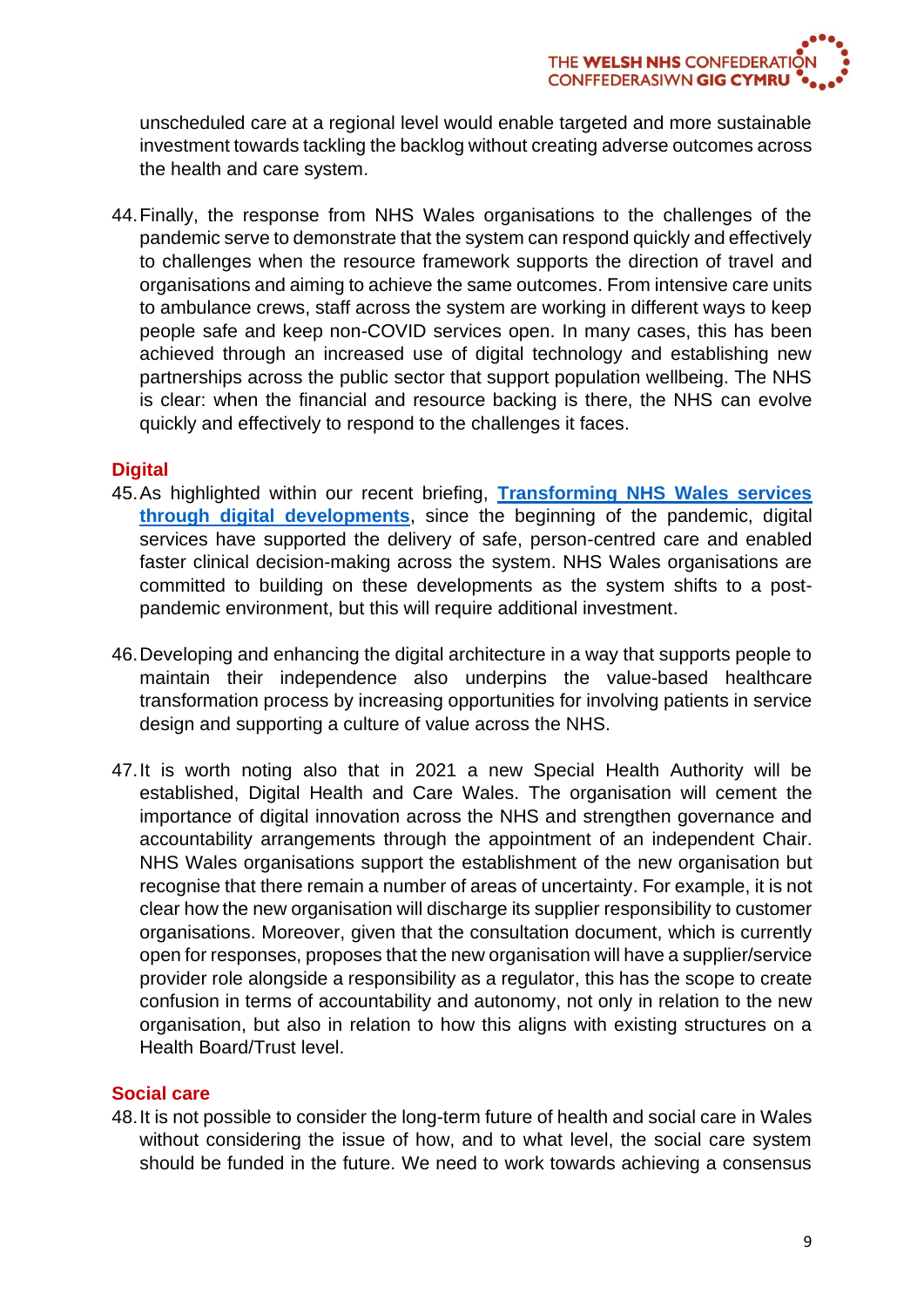that the NHS and social care services are interdependent. Care home sector stability is vital to our health and care system. In recent years, there have been significant pressures around capacity and demand for care services and COVID-19 has exacerbated this problem.

- 49.The pandemic has once again demonstrated the need for a new settlement for social care and highlighted the critical role the sector plays in the delivery of health and care services. The challenges facing social care services include vulnerabilities in funding and market stability, the increased demand on the sector, growing unmet need, staff vacancy issues, contingency planning and the need for consistent standards and quality measures between health and social care. For the future sustainability of the health and care system, it is vital that social care is reformed to ensure a sustainable social care system, backed up by long-term funding.
- 50.NHS Wales organisations support an approach to further protect funding for preventative measures that recognise the importance of improving population health outcomes and sustainability of services in the longer term. Some examples of how this could be enacted include:
- Providing Local Authority allocations that are ring-fenced for social care funding to support system wide health and wellbeing sustainability, this could be expanded to elements of education and housing budgets as appropriate; and
- Setting a nominal proportion of health and social care funds which should be spent on preventative activities and to hold spending bodies to account for the use of these monies. In this approach, the variation in underlying need for preventative activities is taken into account in the allocation formula.

#### **NHS Wales as an employer and economic player**

- 51.It must also be recognised that the impact the NHS has on people's health and wellbeing extends well beyond its role as a provider of treatment and care. As large employers, purchasers, and capital asset holders, NHS Wales is well-positioned to use its spending power and resources to address the adverse social, economic and environmental factors that widen inequalities and contribute to poor health. It is for this reason that NHS Wales should be considered an 'anchor institution'. The term usually refers to large, typically non-profit organisations whose long-term sustainability is tied to the wellbeing of the populations it serves. For example, NHS Wales organisations are often the largest employers in local areas, with nearly 100,000 people employed by the NHS in Wales. As the link between employment and wellbeing is so well-established, increasing the amount of hiring an NHS organisation does locally may be an opportunity to increase the impact that it has on the wellbeing of local communities.
- 52.In addition, NHS Wales is a key purchaser of goods and services, and a capital estate holder and developer. Both of these functions mean that NHS Wales, directly or indirectly, has an impact on the conditions and wellbeing of workers that are not employed directly in the health and social care sector. We would emphasise